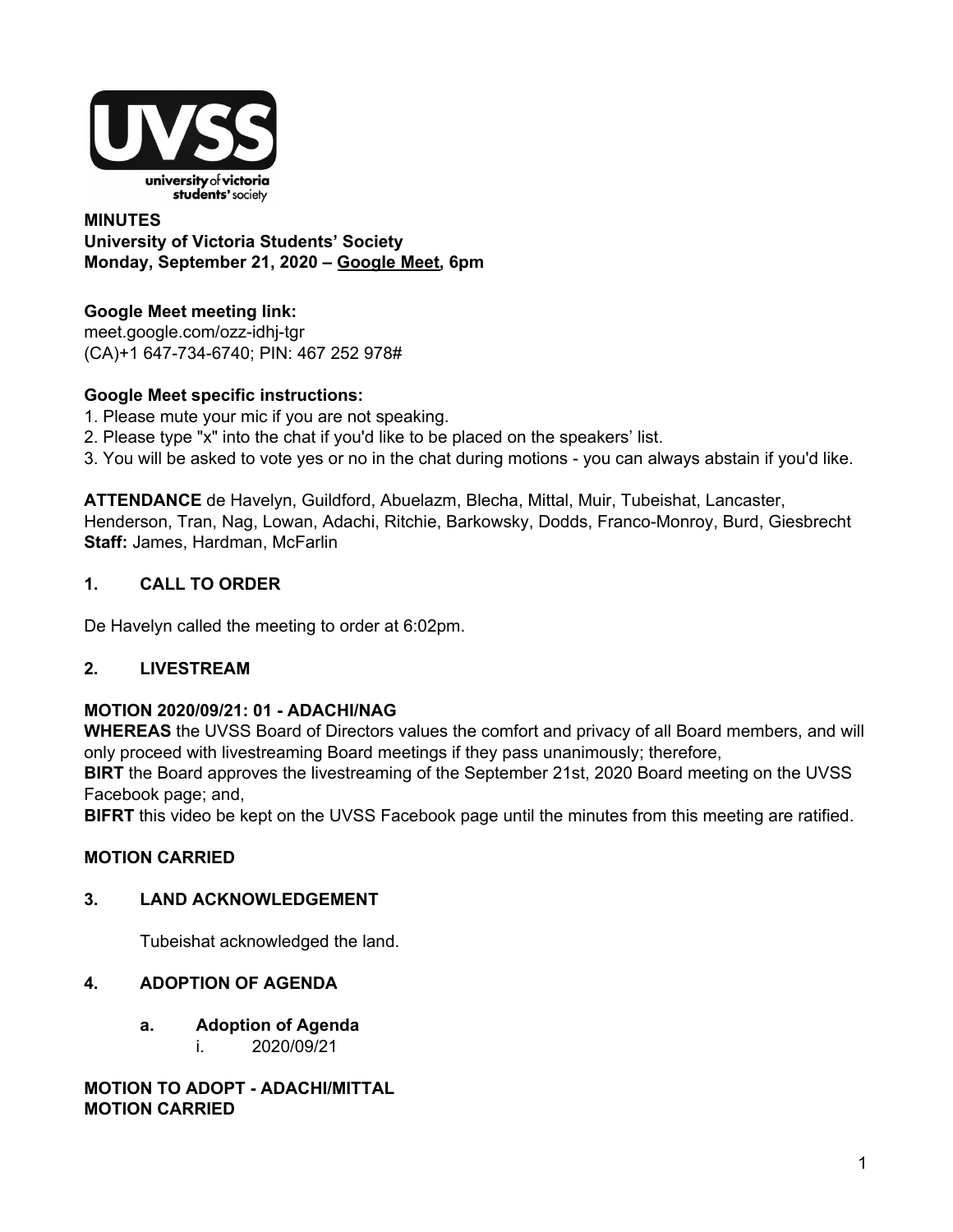# **b. Adoption of Minutes**

i. 2020/09/14

#### **MOTION TO ADOPT - GUILDFORD/RITCHIE MOTION CARRIED**

### **c. Ratification of Directors**

**MOTION 2020/09/21: 02 - TUBEISHAT/MITTAL BIRT** the Board accepts the resignation of Gina Tran as the Pride representative to the Board of Directors for the 2020-2021 Board term; and, **BIRT** the Board ratifies Gina Tran as the SOCC representative for the remainder of the Board term.

### **MOTION CARRIED**

- **7. QUESTION PERIOD (15 mins)**
- **8. MAIN MOTIONS**
- **a. NEW BUSINESS**

## **RECOMMENDED BY THE PIRG WORKING GROUP MOTION 2020/09/21: 02 - ABUELAZM/BLECHA**

**WHEREAS** the BoD approved the following questions to go a referendum and be held in the Fall of 2020:

- 1. "Are you in favour of ending the collection of the fee, which is \$3.00 for full time students per semester and \$1.50 for part time students per semester, that goes towards a Public Interest Research Group (PIRG)?"
- 2. "Are you in favour of reallocating the fees currently held in trust for the Public Interest Research Group (PIRG), to be split evenly between a student bursary/award and the UVSS Operating Fund?

You are voting for this question under the following circumstances:

- 1. The fees held in trust are \$128,848.17 as of August 10, 2020; and,
- 2. If this question is defeated, the UVSS Board of Directors will administer all PIRG fees currently held in trust in the best interests of students at the University of Victoria until such time as a service provider is identified to fulfill the purpose of a PIRG, or the collection of the PIRG fee is ended."

**BIRT** the Board endorses the 'yes' side of both referendum questions; and **BIFRT** the Board selects Evan Guildford to be the official proponent for both questions.

## **MOTION CARRIED**

## **MOTION 2020/09/21: 03 - ABUELAZM/TUBEISHAT**

**BIRT** the board approves the addition of Evan Guildford to the PIRG Working Group as a voting member in effect from September 21st 2020 to the conclusion of the electoral event; and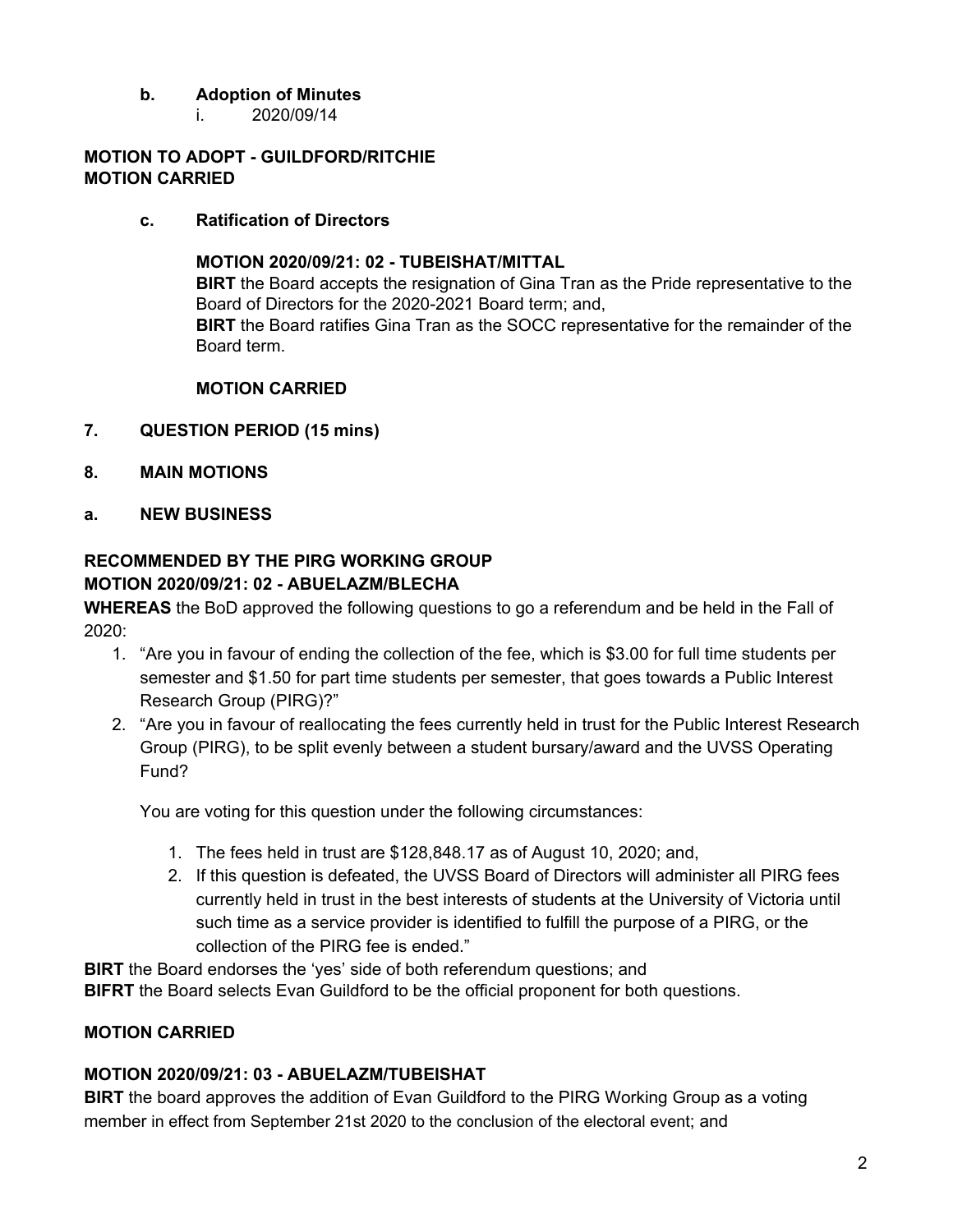**BIFRT** the PIRG Working Group policy is amended as follows in effect from September 21st 2020 to the conclusion of the electoral event:

4. Membership Voting Members\*:

a. Director of Outreach and University Relations - ex officio and chair of the committee

b. One [1] Lead Director elected by the BoD - second chair of the committee

c. Three [3] **Four [4]** directors (non-lead directors) elected by the BoD (must be available for the entirety of the board term)

\*This working group can have a maximum of two self-identified cisgender men as voting members. \*In the event of a tie, the chair shall be the deciding vote.

# **MOTION CARRIED**

# **b. OLD BUSINESS**

# **RECOMMENDED BY ELECTORAL COMMITTEE**

# **MOTION 2020/09/14: 03 – FRANCO-MONROY/TUBEISHAT**

**WHEREAS** the updated Electoral Policy is attached as Appendix A.

**WHEREAS** the changes made to the December 12, 2019 Electoral Policy is demonstrated in Appendix B.

**BIRT** the updated Electoral Policy is adopted.

**BIFRT** the highlights be removed from the Electoral Policy in Appendix A.

### **MOTION TO DIVIDE THE QUESTION - ABUELAZM/BLECHA**

Treat as separate:

- 1. CO-OPERATIVES
- 2. ALL OTHER CHANGES

## **MOTION CARRIED**

# **MOTION 2020/09/14: 03A - FRANCO-MONROY/**

**BIRT** the Board adopts Electoral Policy version A (as attached). **BIFRT** the highlights be removed.

# **MOTION 2020/09/14: 03B - FRANCO-MONROY**

**BIRT** the Board adopts Electoral Policy version B (with cooperatives). **BIFRT** the highlights be removed.

## **MOTION TO AMEND - BLECHA/GUILDFORD**

Switch the consideration of A and B; new order:

## **MOTION 2020/09/14: 03B - FRANCO-MONROY**

**BIRT** the Board adopts Electoral Policy version B (with cooperatives). **BIFRT** the highlights be removed.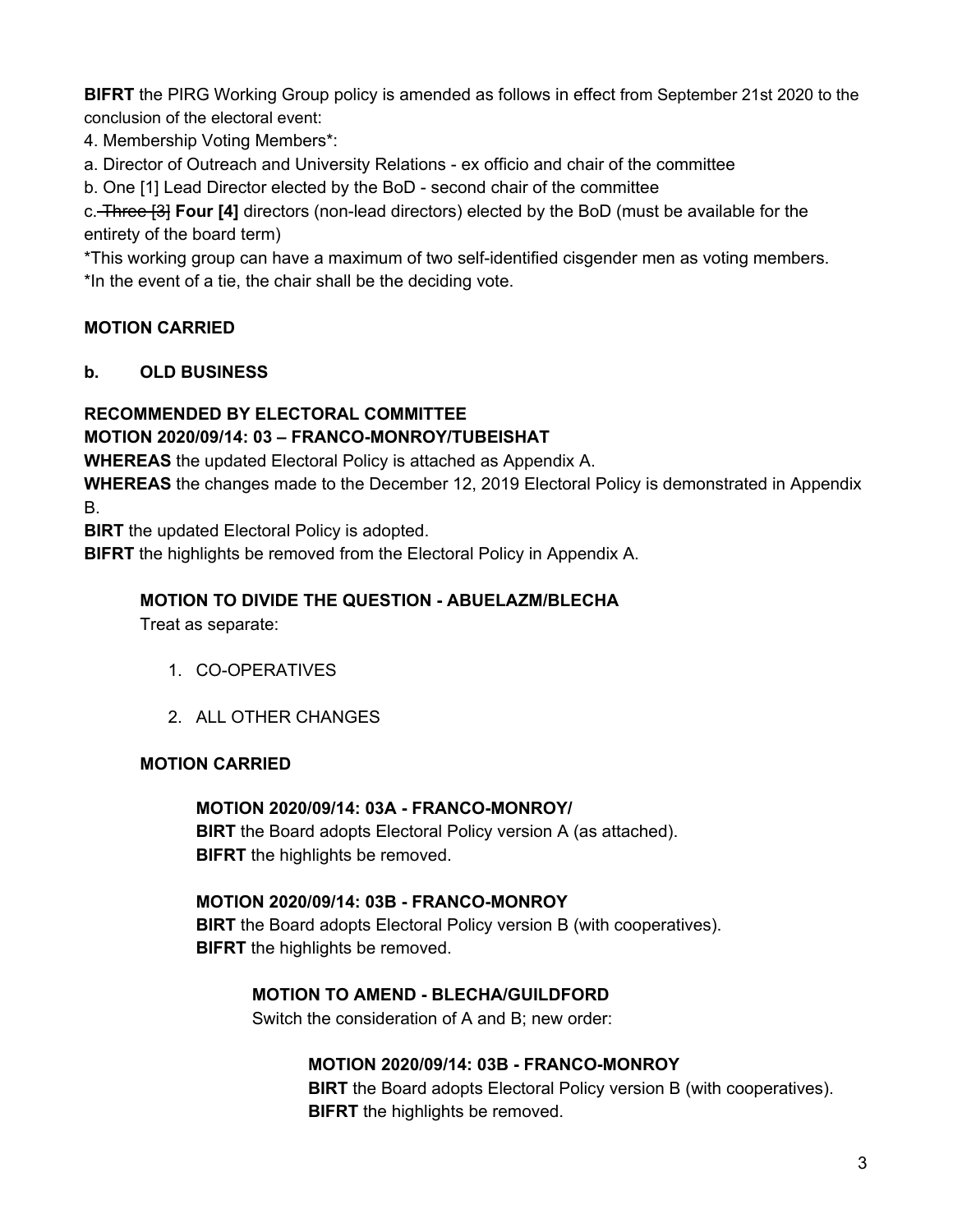#### **MOTION 2020/09/14: 03A - FRANCO-MONROY/**

**BIRT** the Board adopts Electoral Policy version A (as attached). **BIFRT** the highlights be removed.

#### **MOTION CARRIED**

#### **MOTION 2020/09/14: 03B - FRANCO-MONROY/**

**BIRT** the Board adopts Electoral Policy version B (with cooperatives). **BIFRT** the highlights be removed.

#### **MOTION TO AMEND - BURD/BLECHA**

Keep \$50 as maximum a candidate can spend in an election.

### **MOTION TO EXTEND SPEAKING RIGHTS - RITCHIE/ADACHI** Kate Korte **MOTION CARRIED**

#### **MOTION DEFEATED**

**MOTION TO AMEND - NAG/FRANCO-MONROY** Reduce upfront reimbursement to \$50.

#### **MOTION DEFEATED**

# **MOTION TO AMEND - TUBEISHAT/GIESBRECHT**

Make the following grammatical changes:

Strike 6.1.g. Strike "equally" and "proponent or opponent" from 8.1.c. Strike "proponent and opponent" from 6.6.a. Amend Part 5 to read "Campaigning Supports"

#### **MOTION CARRIED**

#### **MOTION CARRIED**

**MOTION 2020/09/14: 03A - FRANCO-MONROY/ BIRT** the Board adopts Electoral Policy version A (as attached). **BIFRT** the highlights be removed.

> **MOTION TO RECESS - BLECHA/ABUELAZM** 10 minutes. **MOTION CARRIED**

**MOTION DEFEATED** Adachi abstained

#### **MOTION TO MOVE IN CAMERA - MITTAL/ADACHI**